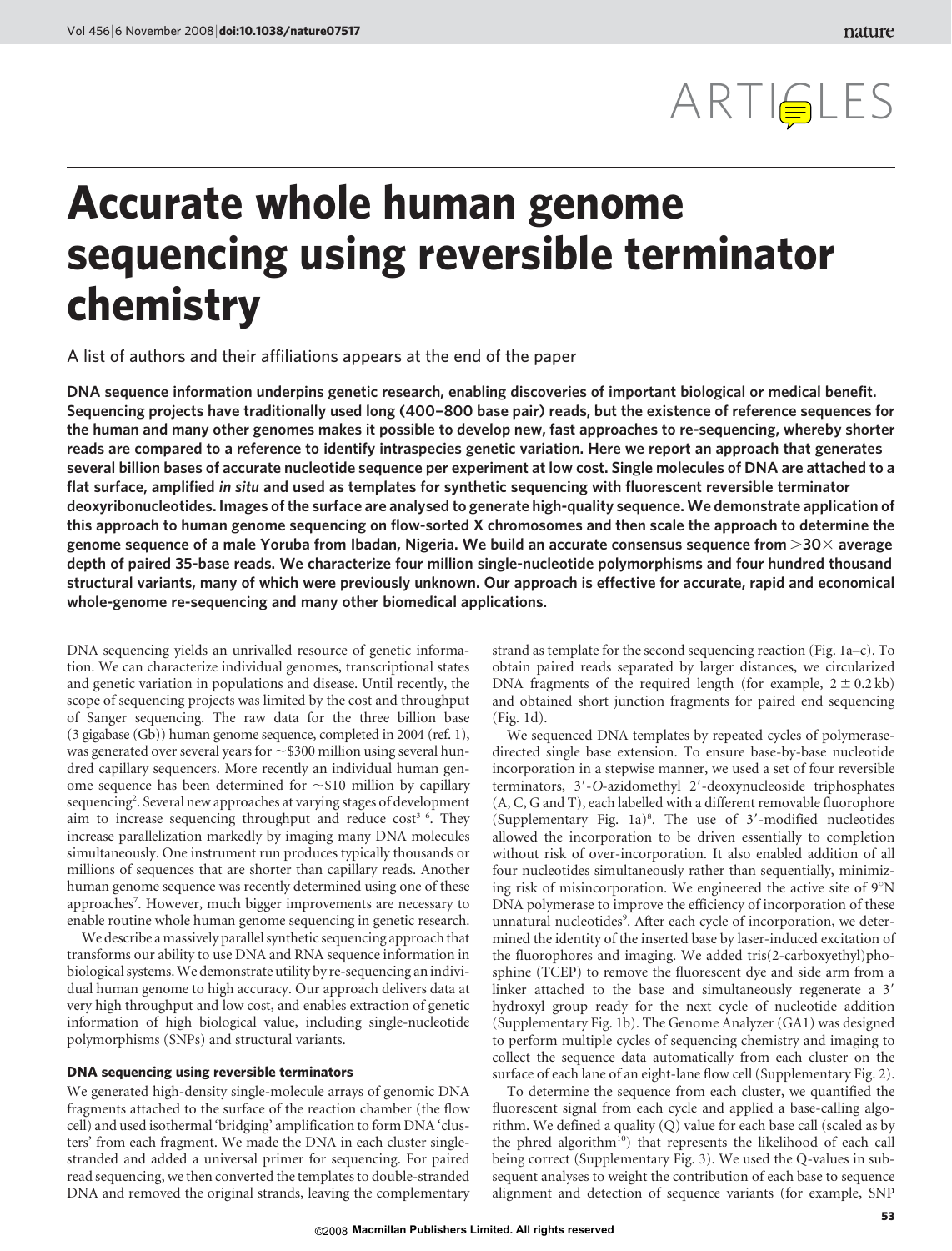calling). We discarded all reads from mixed clusters and used the remaining 'purity filtered' reads for analysis. Typically we generated 1–2 Gb of high-quality purity filtered sequence per flow cell from  $\sim$ 30–60-million single 35-base reads, or 2–4 Gb in a paired read experiment (Supplementary Table 1).

To demonstrate accurate sequencing of human DNA, we sequenced a human bacterial artificial chromosome (BAC) clone (bCX98J21) that contained 162,752 bp of the major histocompatibility complex on



Figure 1 | Preparation of samples. a, DNA fragments are generated, for example, by random shearing and joined to a pair of oligonucleotides in a forked adaptor configuration. The ligated products are amplified using two oligonucleotide primers, resulting in double-stranded blunt-ended material with a different adaptor sequence on either end. b, Formation of clonal single-molecule array. DNA fragments prepared as in a are denatured and single strands are annealed to complementary oligonucleotides on the flowcell surface (hatched). A new strand (dotted) is copied from the original strand in an extension reaction that is primed from the 3' end of the surfacebound oligonucleotide; the original strand is then removed by denaturation. The adaptor sequence at the 3' end of each copied strand is annealed to a new surface-bound complementary oligonucleotide, forming a bridge and generating a new site for synthesis of a second strand (dotted). Multiple cycles of annealing, extension and denaturation in isothermal conditions result in growth of clusters, each  $\sim$ 1  $\mu$ m in physical diameter. This follows the basic method outlined in ref. 33. c, The DNA in each cluster is linearized by cleavage within one adaptor sequence (gap marked by an asterisk) and denatured, generating single-stranded template for sequencing by synthesis to obtain a sequence read (read 1; the sequencing product is dotted). To perform paired-read sequencing, the products of read 1 are removed by denaturation, the template is used to generate a bridge, the second strand is re-synthesized (shown dotted), and the opposite strand is then cleaved (gap marked by an asterisk) to provide the template for the second read (read 2). d, Long-range paired-end sample preparation. To sequence the ends of a long (for example,  $>1$  kb) DNA fragment, the ends of each fragment are tagged by incorporation of biotinylated (B) nucleotide and then circularized, forming a junction between the two ends. Circularized DNA is randomly fragmented and the biotinylated junction fragments are recovered and used as starting material in the standard sample preparation procedure illustrated in a. The orientation of the sequence reads relative to the DNA fragment is shown (magenta arrows). When aligned to the reference sequence, these reads are oriented with their 5' ends towards each other (in contrast to the short insert paired reads produced as shown in  $a-c$ ). See Supplementary Fig. 17a for examples of both. Turquoise and blue lines represent oligonucleotides and red lines represent genomic DNA. All surface-bound oligonucleotides are attached to the flow cell by their 5' ends. Dotted lines

indicate newly synthesized strands during cluster formation or sequencing.

(See Supplementary Methods for details.)

human chromosome 6 (accession AL662825.4, previously determined using capillary sequencing by the Wellcome Trust Sanger Institute). We developed a fast global alignment algorithm ELAND that aligns a read to the reference only if the read can be assigned a unique position with 0, 1 or 2 differences. We collected 0.17 Gb of aligned data for the BAC from one lane of a flow cell. Approximately 90% of the 35-base reads matched perfectly to the reference, demonstrating high raw read accuracy (Supplementary Fig. 4). To examine consensus coverage and accuracy, we used 5 Mb of 35-base purity filtered reads (30-fold average input depth of the BAC) and obtained 99.96% coverage of the reference. There was one consensus miscall, at a position of very low coverage (just above our cutoff threshold), yielding an overall consensus accuracy of  $>99.999\%$ .

#### Detecting genetic variation of the human X chromosome

For an initial study of genetic variation, we sequenced flow-sorted X chromosomes of a Caucasian female (sample NA07340 originating from the Centre d'Etude du Polymorphisme Humain (CEPH)). We generated 278-million paired 30–35-bp purity filtered reads and aligned them to the human genome reference sequence. We carried out separate analyses of the data using two alignment algorithms: ELAND (see above) or MAQ (Mapping and Assembly with Qualities) $11$ . Both algorithms place each read pair where it best matches the reference and assign a confidence score to the alignment. In cases where a read has two or more equally likely positions (that is, in an exact repeat), MAQ randomly assigns the read pair to one position and assigns a zero alignment quality score (these reads are excluded from SNP analysis). ELAND rejects all non-unique alignments, which are mostly in recently inserted retrotransposons (see Supplementary Fig. 5). MAQ therefore provides an opportunity to assess the properties of a data set aligned to the entire reference, whereas ELAND effectively excludes ambiguities from the short read alignment before further analysis.

We obtained comprehensive coverage of the X chromosome from both analyses. With MAQ, 204 million reads aligned to 99.94% of the X chromosome at an average depth of  $43\times$ . With ELAND, 192 million reads covered 91% of the reference sequence, showing what can be covered by unique best alignments. These results were obtained after excluding reads aligning to non-X sequence (impurities of flow sorting) and apparently duplicated read pairs (Supplementary Table 2). We reasoned that these duplicates  $(\sim 10\%$  of the total) arose during initial sample amplification.

The sampling of sequence fragments from the X chromosome is close to random. This is evident from the distribution of mapped read depth in the MAQ alignment in regions where the reference is unique (Fig. 2a): the variance of this distribution is only 2.26 times that of a Poisson distribution (the theoretical minimum). Half of this excess variance can be accounted for by a dependence on  $G+C$  content. However, the average mapped read depth only falls below  $10\times$ in regions with  $G+C$  content less than 4% or greater than 76%, comprising in total just 1% of unique chromosome sequence and 3% of coding sequence (Fig. 2b).

We identified 92,485 candidate SNPs in the X chromosome using ELAND (Supplementary Fig. 6). Most calls (85%) match previous entries in the public database dbSNP. Heterozygosity  $(\pi)$  in this data set is  $4.3 \times 10^{-4}$  (that is, one substitution per 2.3 kb), close to a previously published X chromosome estimate  $(4.7 \times 10^{-4})^{12}$ . Using MAQ we obtained 104,567 SNPs, most of which were common to the results of the ELAND analysis. The differences between the two sets of SNP calls are largely the consequence of different properties of the alignments as described earlier. For example, most of the SNPs found only by the MAQ-based analysis were at positions of low or zero sequence depth in the ELAND alignment (Supplementary Fig. 6c).

We assessed accuracy and completeness of SNP calling by comparison to genotypes obtained for this individual using the Illumina HumanHap550 BeadChip (HM550). The sequence data covered >99.8% of the 13,604 genotyped positions and we found excellent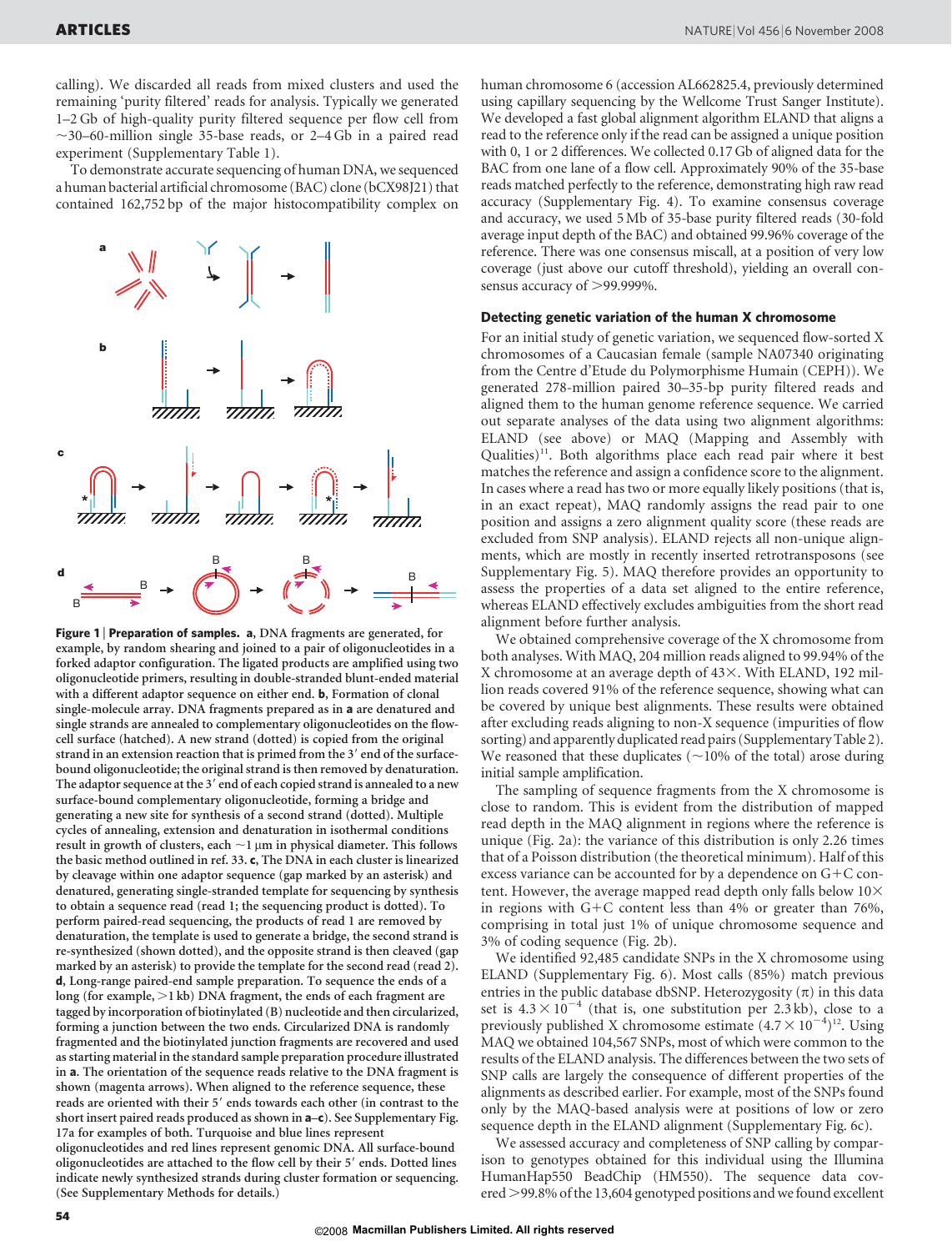

Figure 2 | X chromosome data. a, Distribution of mapped read depth in the X chromosome data set (NA07340), sampled at every 50th position along the chromosome and displayed as a histogram ('All'). An equivalent analysis of mapped read depth for the unique subset of these positions is also shown ('Unique only'). The solid line represents a Poisson distribution with the same mean. **b**, Distribution of X chromosome uniquely mapped reads as a function of  $G+C$  content. Note that the *x* axis is per cent  $G+C$  content and is scaled by percentile of unique sequence. The solid line is average mapped depth of unique sequence; the grey region is the central 80% of the data (10th to 90th centiles); the dashed lines are 10th and 90th centiles of a Poisson distribution with the same mean as the data.

agreement between sequence-based SNP calls and genotyping data (99.52% or 99.99% using ELAND or MAQ, respectively; Supplementary Table 3). There was complete concordance of all homozygous calls and a low level of 'under-calling' from the sequence data (denoted as 'GT $>$ Seq' in Table 1) at a small number of the heterozygous sites, caused by inadequate sampling of one of the two alleles. The depth of input sequence influences the coverage and accuracy of SNP calling. We found that reducing the read depth to  $15\times$  still gives 97% coverage of genotype positions and only 1.27% of the heterozygous sites are under-called. We observed no other types of disagreement at any input depth (Supplementary Fig. 7).

We detected structural variants (defined as any variant other than a single base substitution) as follows. We found 9,747 short insertions/deletions ('short indels'; defined here as less than the length of the read) by performing a gapped alignment of individual reads (Supplementary Fig. 8). We identified larger indels based on read

depth and/or anomalous read pair spacing, similar to previous approaches<sup>13-15</sup>. We detected 115 indels in total, 77 of which were visible from anomalous read-pair spacing (see Supplementary Tables 4 and 5). We developed Resembl, an extension to the Ensembl browser<sup>16</sup>, to view all variants (Supplementary Fig 9). Inversions can be detected when the orientation of one read in a pair is reversed (for example, see Supplementary Fig. 10). In general, inversions occur as the result of non-allelic homologous recombination, and are therefore flanked by repetitive sequence that can compromise alignments. We found partial evidence for other inversion events, but characterization of inversions from short read data is complex because of the repeats and requires further development.

#### Sequencing and analysis of a whole human genome

Our X chromosome study enabled us to develop an integrated set of methods for rapid sequencing and analysis of whole human genomes. We sequenced the genome of a male Yoruba from Ibadan, Nigeria (YRI, sample NA18507). This sample was originally collected for the HapMap project $17,18$  through a process of community engagement and informed consent<sup>19</sup> and has also been studied in other projects<sup>20,21</sup>. We were therefore able to compare our results with publicly available data from the same sample. We constructed two libraries: one of short inserts ( $\sim$ 200 bp) with similar properties to the previous X chromosome library and one from long fragments  $(\sim 2 \text{ kb})$  to provide longer-range read-pair information (see Supplementary Fig. 11 for size distributions). We generated 135 Gb of sequence  $(\sim4$  billion paired 35-base reads; see Supplementary Table 6) over a period of 8 weeks (December 2007 to January 2008) on six GA1 instruments averaging 3.3 Gb per production run (see Supplementary Table 1 for example). The approximate consumables cost (based on full list price of reagents) was \$250,000. We aligned 97% of the reads using MAQ and found that 99.9% of the human reference (NCBI build 36.1) was covered with one or more reads at an average of 40.6-fold depth. Using ELAND, we aligned 91% of the reads over 93% of the reference sequence at sufficient depth to call a strong consensus ( $\geq$ three Q30 bases). The distribution of mapped read depth was close to random, with slight over-dispersion as seen for the X chromosome data. We observed comprehensive representation across a wide range of  $G+C$  content, dropping only at the very extreme ends, but with a different pattern of distribution compared to the X chromosome (see Supplementary Fig. 12).

We identified  $\sim$ 4 million SNPs, with 74% matching previous entries in dbSNP (Fig. 3). We found excellent agreement of our SNP calls with genotyping results: sequence-based SNP calls covered almost all of the 552,710 loci of HM550, with  $>$ 99.5% concordance of sequencing versus genotyping calls (Table 1 and Supplementary Table 7a). The few disagreements were mostly under-calls of heterozygous positions  $(GT > Seq)$  in areas of low sequence depth, providing us with a false-negative rate of  $\leq 0.35\%$  from the ELAND analysis (see Table 1). The other disagreements (0.09% of all genotypes) included errors in genotyping plus apparent tri-allelic SNPs (Supplementary Table 7a). The main cause of genotype error (0.05% of all genotypes) is the existence of a second 'hidden' SNP close to the assayed locus that disrupts the genotyping assay, leading to loss of one allele and an erroneous homozygous genotype (Supplementary Figs 13 and 14).

To examine the accuracy of SNP calling in more detail, we compared our sequence-based SNP calls with 3.7 million genotypes (HM-All) generated for this sample during the HapMap project (Table 1 and Supplementary Table 7b)<sup>18</sup> and found excellent concordance between the data sets. Disagreements included sequence-based under-calls of heterozygous positions in regions of low read depth. The slightly higher level of other disagreements (0.76%) seen in this analysis compared to that of the HM550 data (0.09%) is in line with the higher level of underlying genotype error rate of 0.7% for the HapMap data<sup>18</sup>. To refine this analysis further, we generated a set of 530,750 very high confidence reference genotypes comprising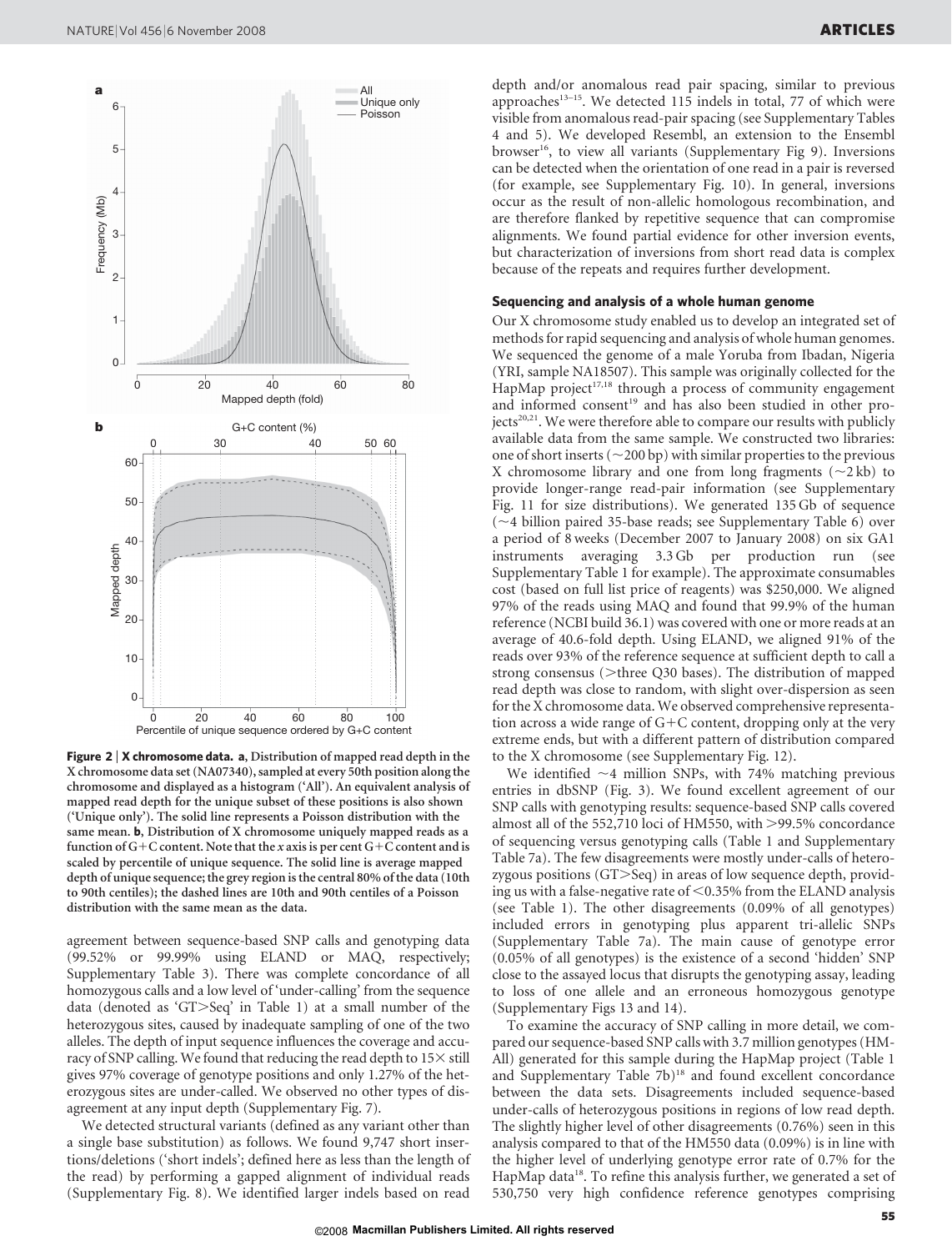| Table 1   Comparison of SNP calls made from sequence versus genotype data for the human genome (NA18507) and X chromosome (NA07340) |  |  |  |
|-------------------------------------------------------------------------------------------------------------------------------------|--|--|--|
|-------------------------------------------------------------------------------------------------------------------------------------|--|--|--|

|                        | <b>ELAND</b>                                     |                                                      |                                                          | MAO                                              |                                                       |                                                          |                                  |         |
|------------------------|--------------------------------------------------|------------------------------------------------------|----------------------------------------------------------|--------------------------------------------------|-------------------------------------------------------|----------------------------------------------------------|----------------------------------|---------|
|                        | X<br>HM550 (13,604<br>SNP <sub>s</sub> )<br>(% ) | Human<br>HM550 (552,710<br>SNP <sub>s</sub> )<br>(%) | Human<br>HM-All (3,699,592<br>SNP <sub>s</sub> )<br>(% ) | X<br>HM550 (13,604<br>SNP <sub>s</sub> )<br>(% ) | Human<br>HM550 (552,710<br>SNP <sub>s</sub> )<br>(% ) | Human<br>HM-All (3,699,592<br>SNP <sub>s</sub> )<br>(% ) | Human<br>Combined (530,750 SNPs) |         |
|                        |                                                  |                                                      |                                                          |                                                  |                                                       |                                                          |                                  |         |
|                        |                                                  |                                                      |                                                          |                                                  |                                                       |                                                          | (%)                              | (n)     |
| Covered by<br>sequence | 99.77                                            | 99.60                                                | 99.24                                                    | 99.91                                            | 99.74                                                 | 99.29                                                    | 99.78                            | 529,589 |
| Concordant calls       | 99.52                                            | 99.57                                                | 98.80                                                    | 99.99                                            | 99.90                                                 | 99.12                                                    | 99.94                            | 529,285 |
| All disagreements      | 0.48                                             | 0.43                                                 | 1.20                                                     | 0.01                                             | 0.1                                                   | 0.88                                                     | 0.06                             | 304     |
| $GT >$ Seq             | 0.48                                             | 0.35                                                 | 0.46                                                     | 0.01                                             | 0.03                                                  | 0.15                                                     | 0.02                             | 130     |
| Seq > GT               | 0                                                | 0.05                                                 | 0.52                                                     | 0                                                | 0.05                                                  | 0.54                                                     | 0.02                             | 130     |
| Other<br>discordances  | 0                                                | 0.03                                                 | 0.22                                                     | 0                                                | 0.02                                                  | 0.2                                                      | 0.01                             | 44      |

SNP panels referred to are HM550 (Illumina Infinium HumanHap550 BeadChip) and HM-All (complete data from phase 1 and phase 2 of the International HapMap Project). 'Combined' is a set of concordant genotypes from both sets (HM550 and HM-All; see text). GT>Seq denotes a heterozygous genotyping SNP call where there is a homozygous sequencing SNP call (one of the two alleles); Seq>GT denotes the converse (that is, a heterozygous sequencing SNP call where there is a homozygous genotyping call). Other discordances are differences in the two SNP calls that cannot be accounted for by one allele being missing from one call.

concordant calls in both the HM550 and HM-All genotype data sets. Comparing the results of the MAQ analysis to this high confidence set (see Table 1), we found 130 heterozygote under-calls  $GT >$ Seq (that is, a false-negative rate of 0.025%). There were also 130 heterozygote over-calls  $Seq > GT$ , but most of these are probably genotype errors as 82 have a nearby 'hidden' SNP and 3 have a nearby indel. A further 41 are tri-allelic loci, leaving at most 4 potential wrong calls by sequencing (that is, false-positive rate of 4 per 529,589 positions). Finally we selected a subset of novel SNP calls from the sequence data and tested them by genotyping. We found 96.1% agreement between sequence and genotype calls (Supplementary Table 8). However, the 47 disagreements included 10 correct sequencing calls (genotyping under-calls owing to hidden SNPs) and 7 sequencing under-calls. On this basis, therefore, the false-positive discovery rate for the one million novel SNPs is 2.5% (30 out of 1,206). For the entire data set of four million SNPs detected in this analysis, the false-positive and -negative rates both average  $\leq$ 1%.

This genome from a Yoruba individual contains significantly more polymorphism than a genome of European descent. The autosomal heterozygosity ( $\pi$ ) of NA18507 is 9.94  $\times$  10<sup>-4</sup> (1 SNP per 1,006 bp), higher than previous values for Caucasians  $(7.6 \times 10^{-4}$ , ref. 12). Heterozygosity in the pseudoautosomal region 1 (PAR1) is substantially higher  $(1.92 \times 10^{-3})$  than the autosomal value. PAR1 (2.7 Mb)

| a                                             | <b>ELAND</b>               |          | <b>MAQ</b>                             |          |
|-----------------------------------------------|----------------------------|----------|----------------------------------------|----------|
| Call                                          | <b>SNPs</b>                | In dbSNP | <b>SNPs</b>                            | In dbSNP |
|                                               | (n)                        | (% )     | (n)                                    | (% )     |
| Homozygote                                    | 1,417,320                  | 90.1     | 1,503,420                              | 90.8     |
| Heterozygote                                  | 2,411,022                  | 63.9     | 2,635,776                              | 63.8     |
| All                                           | 3,828,342                  | 73.6     | 4,139,196                              | 73.6     |
| b<br><b>ELAND</b><br>215,844<br>(42.4% dbSNP) | 3,612,498<br>(75.5% dbSNP) |          | <b>MAQ</b><br>526,698<br>(60.8% dbSNP) |          |

Figure 3 <sup>|</sup> SNPs identified in the human genome sequence of NA18507. a, Number of SNPs detected by class and percentage in dbSNP (release 128). Results from ELAND and MAQ alignments are reported separately. b, Analysis of SNPs detected in each analysis reveals extensive overlap. The percentage of NA18507 SNP calls that match previous entries in dbSNP is lower than that of our X chromosome study (see Supplementary Fig. 6). We expect this because individual NA07340 (from the X chromosome study) was also previously used for discovery and submission of SNPs to dbSNP during the HapMap project, in contrast to NA18507.

at the tip of the short arm of chromosomes X and Y undergoes obligatory recombination in male meiosis, which is equivalent to  $20\times$  the autosome average. This illustrates a clear correlation between recombination and nucleotide diversity. By contrast, the 0.33-Mb PAR2 region has a much lower recombination rate than PAR1; we observed that heterozygosity in PAR2 is identical to that of the autosomes in NA18507. Heterozygosity in coding regions is lower ( $0.54 \times 10^{-3}$ ) than the total autosome average, consistent with the model that some coding changes are deleterious and are lost as the result of natural selection<sup>22</sup>. Nevertheless, the  $26,140$  coding SNPs (Supplementary Fig. 15) include 5,361 non-conservative amino acid substitutions plus 153 premature termination codons (Supplementary Table 9), many of which are expected to affect protein function.

We performed a genome-wide survey of structural variation in this individual and found excellent correlation with variants that had been reported in previous studies, as well as detecting many new variants. We found 0.4 million short indels (1–16 bp; Supplementary Fig. 16), most of which are length polymorphisms in homopolymeric tracts of A or T. Half of these events are corroborated by entries in dbSNP, and 95 of 100 examined were present in amplicons sequenced from this individual in ENCODE regions, confirming the high specificity of this method of short indel detection. For larger structural variants (detected by anomalously spaced paired ends) we found that some were detected by both long and short insert data sets (Supplementary Fig. 17a), but most were unique to one or other data set. We observed two reasons for this: first, small events  $(<$ 400 bp) are within the normal size variance of the long insert data; second, nearby repetitive structures can prevent unique alignment of read pairs (see Supplementary Fig. 17b, c). In some cases, the high resolution of the short insert data permits detection of additional complexity in a structural rearrangement that is not revealed by the long insert data. For example, where the long insert data indicate a 1.3-kb deletion in NA18507 relative to the reference, the short insert data reveal an inversion accompanied by deletions at both breakpoints (Fig. 4). We carried out de novo assembly of reads in this region and constructed a single contig that defines the exact structure of the rearrangement (data not shown).

We discovered 5,704 structural variants ranging from 50 bp  $to$   $>$ 35 kb where there is sequence absent from the genome of NA18507 compared to the reference genome. We observed a steadily decreasing number of events of this type with increasing size, except for two peaks (Supplementary Fig. 18). Most of the events represented by the large peak at 300–350 bp contain a sequence of the AluY family. This is consistent with insertion of short interspersed nuclear elements (SINEs) that are present in the reference genome but missing from the genome of NA18507. Similarly, the second, smaller peak at 6–7 kb is the consequence of insertion of the long interspersed nuclear element (LINE) L1 Homo sapiens (L1Hs) in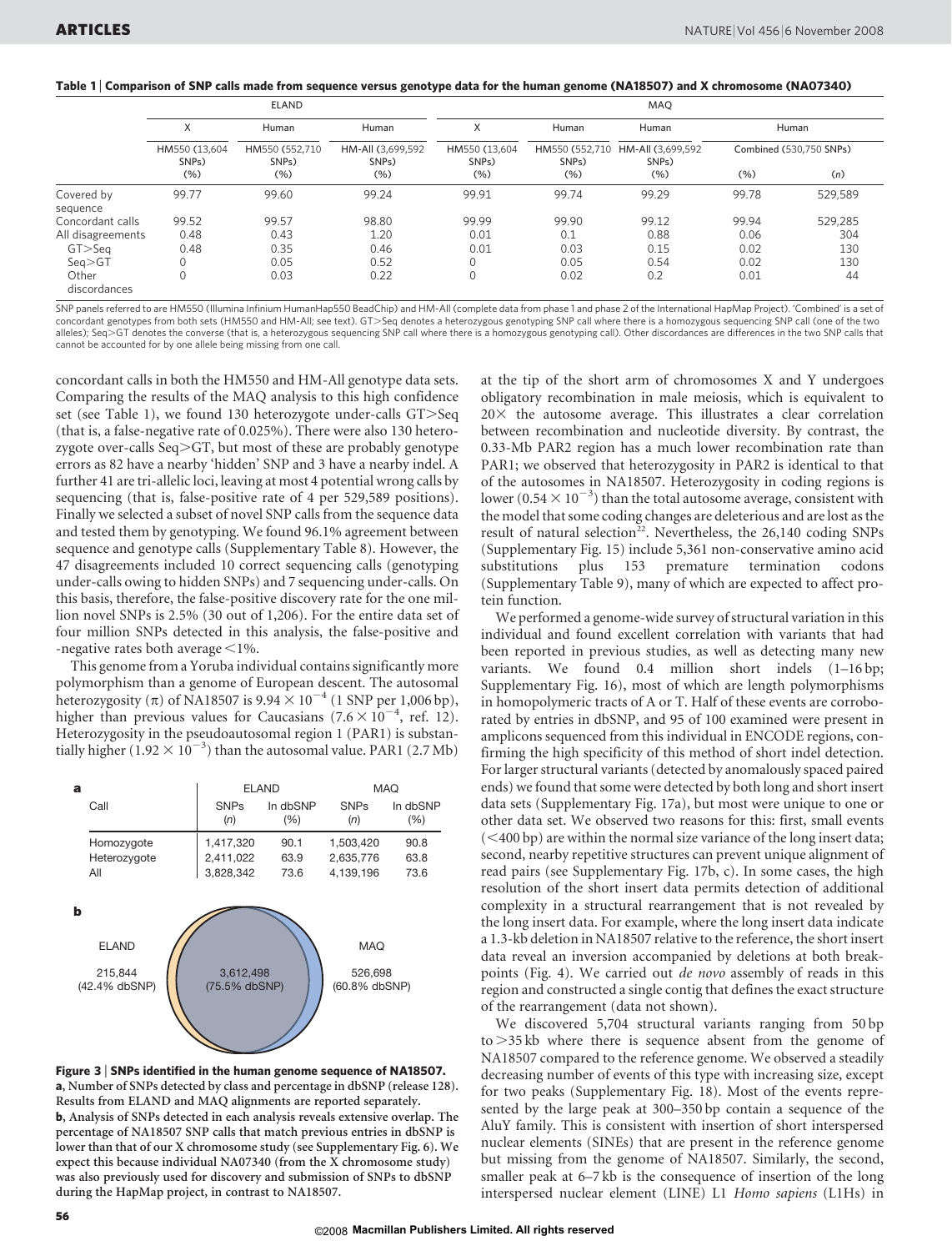



Figure 4 | Homozygous complex rearrangement detected by anomalous paired reads. The rearrangement involves an inversion of 369 bp (blue–turquoise bar in the schematic diagram) flanked by deletions (red bars) of 1,206 and 164 bp, respectively, at the left- and right-hand breakpoints. a, Summary tracks in the Resembl browser, denoting scale, simulated alignability of reads to reference (blue plot), actual aligned depth of coverage by NA18507 reads (green plot), density of anomalous reads indicating structural variants (red plot; peaks denote 'hotspots') and density of singleton reads (pink plot). b, Anomalous long-insert read pairs (orange lines denote DNA fragment; blocks at either end denote each read); the data indicate loss of  $\sim$ 1.3 kb in NA18507 relative to the reference. c, Anomalous short-insert pairs of two types (red and pink) indicate an inverted sequence flanked by two deletions. **d**, Normal short-insert read-pair alignments (each green line denotes the extent of the reference that is covered by the short fragment, including the two reads). e, The schematic diagram depicts the arrangement of normal and anomalous read pairs relative to the rearrangement. Top line, structure of NA18507; second line, structure of reference sequence. Green bars denote sequence that is collinear in the reference and NA18507 genomes. The turquoise–blue bar illustrates the inverted segment. Red bars indicate the sequences present in the reference but absent in NA18507. Arrows denote orientation of reads when aligned to the reference. The display in a–d is a composite of screen shots of the same window, overlapped for display purposes.

Supplementary Fig. 20. The 'singleton' reads on either side of the event, which have partners that do not align to the reference, form part of a de novo assembly that precisely defines the novel sequence and breakpoint (Supplementary Fig. 21).

#### Effect of sequence depth on coverage and accuracy

We investigated the impact of varying input read depth (and hence cost) on SNP calling using chromosome 2 as a model. SNP discovery increases with increasing depth: essentially all homozygous positions are detected at  $15\times$ , whereas heterozygous positions accumulate more gradually to  $33 \times$  (Fig. 5a). This effect is influenced by the stringency of the SNP caller. To call each allele in this analysis we required the equivalent of two high-quality Q30 bases (as opposed to three used in full depth analyses). Homozygotes could be detected at read depth of  $2\times$  or higher, whereas heterozygote detection required at least double this depth for sampling of both alleles. Missing calls (not covered by sequence) and discordances between sequence-based SNP calls and genotype loci (mostly under-calls of heterozygotes due to low depth) progressively reduced with increasing depth (Fig. 5b). We observed very few other types of discordance at any depth; many of these are genotyping errors as described above.

#### Concluding remarks

Reversible terminator chemistry is a defining feature of this sequencing approach, enabling each cycle to be driven to completion while minimizing misincorporation. The result is a system that generates accurate data at very high throughput and low cost. We determined an accurate whole human genome sequence in 8 weeks to an average depth of  $\sim$ 40 $\times$ . We built a consensus sequence, optimized methods for analysis, assessed accuracy and characterized the genetic variation of this individual in detail.

We assessed accuracy relative to genotype data over the entire fraction of the human sequence where SNP calling was possible  $(>90\%)$ . We established very low false-positive and -negative rates for the  $\sim$ four million SNPs detected (<1% over-calls and undercalls). This compares favourably with previous individual genome analyses which reported a 24% under-calling of heterozygous positions<sup>2,7</sup>.

Paired reads were very powerful in all areas of the analysis. They provided very accurate read alignment and thus improved the accuracy and coverage of consensus sequence and SNP calling. They were essential for developing our short indel caller, and for detecting larger structural variants. Our short-insert paired-read data set introduced a new level of resolution in structural variation detection, revealing thousands of variants in a size range not characterized previously. In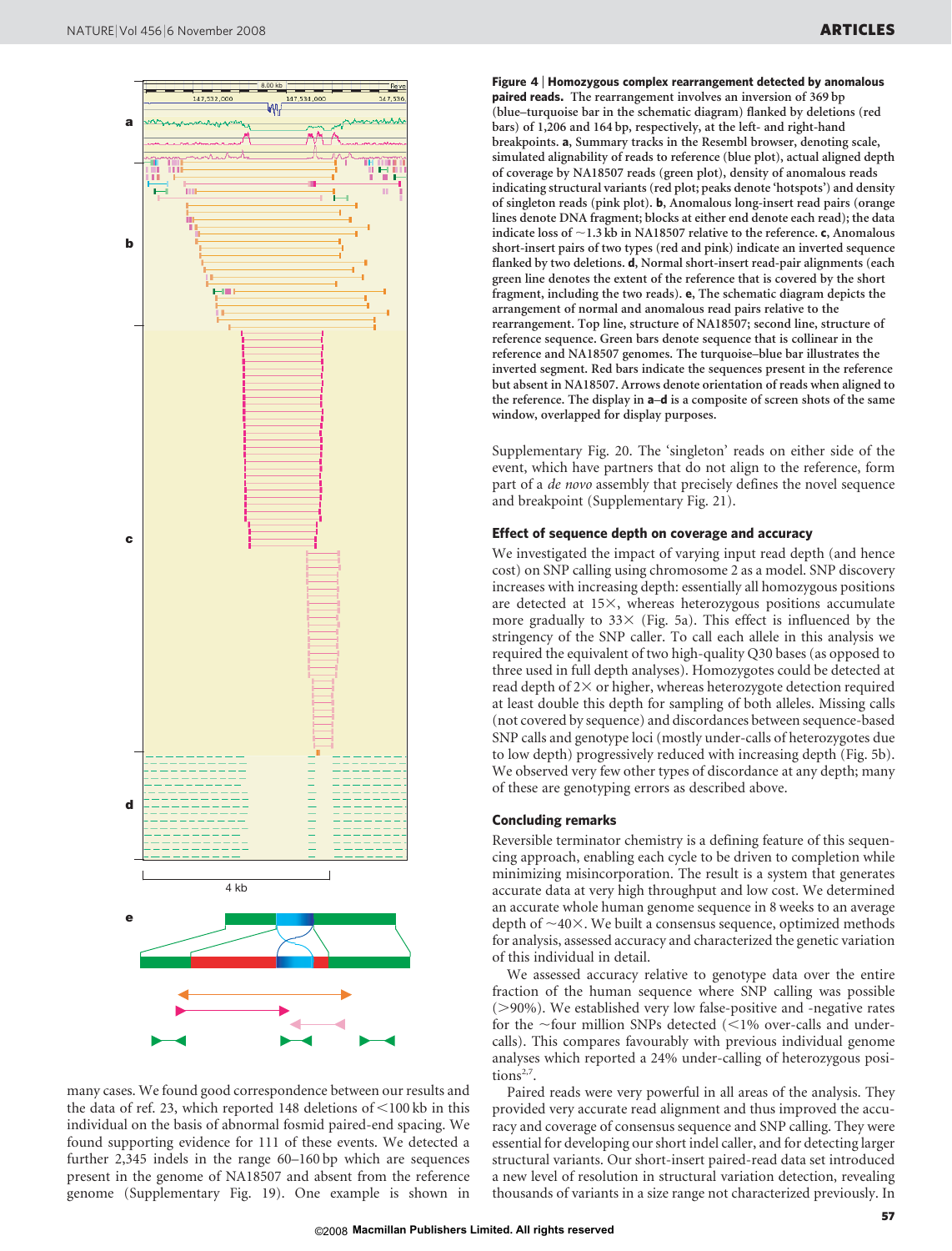

Figure 5 <sup>|</sup> Effect of sequence depth on coverage and accuracy of human genome sequencing. ELAND alignments were used for this analysis. a, Accumulation of sequence-based SNP calls, including all SNPs (squares), heterozygous SNPs (triangles) and homozygous SNPs (circles) with increasing input read depth. b, Decrease in genotype positions not covered by sequence (squares), heterozygote under-calls in sequence data relative to genotype data (triangles) and discordant SNP calls compared to genotypes (circles) with increasing input read depth. Vertical dotted lines indicate various input read depths  $(10\times, 15\times, 30\times)$  haploid genome).

some cases we determined the exact sequence of structural variants by de novo assembly from the same paired-read data set. Interpreting events that are embedded in repetitive sequence tracts will require further work.

Massively parallel sequencing technology makes it feasible to consider whole human genome sequencing as a clinical tool in the near future. Characterizing multiple individual genomes will enable us to unravel the complexities of human variation in cancer and other diseases and will pave the way for the use of personal genome sequences in medicine and healthcare. Accuracy of personal genetic information from sequence will be critical for life-changing decisions.

In addition to the large-scale genomic projects exemplified by the present study and others<sup>15,24–26</sup>, the system described here is being used to explore biological phenomena in unprecedented detail, including transcriptional activity, mechanisms of gene regulation and epigenetic modification of DNA and chromatin<sup>27-32</sup>. In the future, DNA sequencing will be the central tool for unravelling how genetic information is used in living processes.

#### METHODS SUMMARY

DNA and sequencing. DNA samples (NA07340 and NA18507) and cell line (GM07340) were obtained from Coriell Repositories. DNA samples were genotyped on the HM550 array and the results compared to publicly available data to confirm their identity before use. Methods for DNA manipulation, including sample preparation, formation of single-molecule arrays, cluster growth and sequencing were all developed during this study and formed the basis for the standard protocols now available from Illumina, Inc. All sequencing was performed on Illumina GA1s equipped with a one-megapixel camera. All purity

filtered read data are available for download from the Short Read Archive at NCBI or from the European Short Read Archive (ERA) at the EBI.

Analysis software. Image analysis software and the ELAND aligner are provided as part of the Genome Analyzer analysis software. SNP and structural variant detectors will be available as future upgrades of the analysis pipeline. The Resembl extension to Ensembl is available on request. The MAQ (Mapping and Assembly with Qualities) aligner is freely available for download from <http://maq.sourceforge.net>.

Data access. Sequence data for NA18507 are freely available from the NCBI short read archive, accession SRA000271 ([ftp://ftp.ncbi.nih.gov/pub/TraceDB/](ftp://ftp.ncbi.nih.gov/pub/TraceDB/ShortRead/SRA000271) [ShortRead/SRA000271\)](ftp://ftp.ncbi.nih.gov/pub/TraceDB/ShortRead/SRA000271). X chromosome data are freely available from ERA, accession ERA000035. Links to Resembl displays for chromosome X and human data, plus information on other available data, are provided at [http://www.](http://www.illumina.com/HumanGenome) [illumina.com/HumanGenome](http://www.illumina.com/HumanGenome).

See Supplementary Methods for a detailed Methods section.

### Received 24 June; accepted 2 October 2008.

- 1. International Human Genome Sequencing Consortium. Finishing the euchromatic sequence of the human genome. Nature 431, 931–945 (2004).
- 2. Levy, S. et al. The diploid genome sequence of an individual human. PLoS Biol. 5, e254 (2007).
- 3. Margulies, M. et al. Genome sequencing in microfabricated high-density picolitre reactors. Nature 437, 376–380 (2005).
- 4. Shendure, J. et al. Accurate multiplex polony sequencing of an evolved bacterial genome. Science 309, 1728–1732 (2005).
- 5. Harris, T. D. et al. Single-molecule DNA sequencing of a viral genome. Science 320, 106–109 (2008).
- 6. Lundquist, P. M. et al. Parallel confocal detection of single molecules in real time. Opt. Lett. 33, 1026–1028 (2008).
- 7. Wheeler, D. A. et al. The complete genome of an individual by massively parallel DNA sequencing. Nature 452, 872–876 (2008).
- 8. Milton, J. et al. Modified nucleotides. World Intellectual Property Organization WO/2004/018497 (2004).
- 9. Smith, G. P. et al. Modified polymerases for improved incorporation of nucleotide analogues. World Intellectual Property Organization WO/2005/024010 (2005).
- 10. Ewing, B. & Green, P. Base-calling of automated sequencer traces using phred. II. Error probabilities. Genome Res. 8, 186–194 (1998).
- 11. Li, H., Ruan, J. & Durbin, R. Mapping short DNA sequencing reads and calling variants using mapping quality scores. Genome Res.. doi:10.1101/gr.078212.108 (25 September 2008).
- The International SNP Map Working Group. A map of human genome sequence variation containing 1.42 million single nucleotide polymorphisms. Nature 409, 928–933 (2001).
- 13. Tuzun, E. et al. Fine-scale structural variation of the human genome. Nature Genet. 37, 727–732 (2005).
- 14. Korbel, J. O. et al. Paired-end mapping reveals extensive structural variation in the human genome. Science 318, 420–426 (2007).
- 15. Campbell, P. J. et al. Identification of somatically acquired rearrangements in cancer using genome-wide massively parallel paired-end sequencing. Nature Genet. 40, 722–729 (2008).
- 16. Hubbard, T. et al. The Ensembl genome database project. Nucleic Acids Res. 30, 38–41 (2002).
- The International HapMap Consortium. A haplotype map of the human genome. Nature 437, 1299–1320 (2005).
- 18. The International HapMap Consortium. A second generation human haplotype map of over 3.1 million SNPs. Nature 449, 851–861 (2007).
- 19. The International HapMap Consortium. The International HapMap Project. Nature 426, 789–796 (2003).
- 20. The ENCODE Project Consortium. Identification and analysis of functional elements in 1% of the human genome by the ENCODE pilot project. Nature 447, 799–816 (2007).
- 21. Redon, R. et al. Global variation in copy number in the human genome. Nature 444, 444–454 (2006).
- 22. Cargill, M. et al. Characterization of single-nucleotide polymorphisms in coding regions of human genes. Nature Genet. 22, 231–238 (1999).
- 23. Kidd, J. M. et al. Mapping and sequencing of structural variation from eight human genomes. Nature 453, 56–64 (2008).
- 24. Hillier, L. W. et al. Whole-genome sequencing and variant discovery in C. elegans. Nature Methods 5, 183–188 (2008).
- 25. Hodges, E. et al. Genome-wide in situ exon capture for selective resequencing. Nature Genet. 39, 1522–1527 (2007).
- 26. Porreca, G. J. et al. Multiplex amplification of large sets of human exons. Nature Methods 4, 931–936 (2007).
- 27. Barski, A. et al. High-resolution profiling of histone methylations in the human genome. Cell 129, 823–837 (2007).
- 28. Johnson, D. S., Mortazavi, A., Myers, R. M. & Wold, B. Genome-wide mapping of in vivo protein-DNA interactions. Science 316, 1497-1502 (2007).
- Mikkelsen, T. S. et al. Genome-wide maps of chromatin state in pluripotent and lineage-committed cells. Nature 448, 553–560 (2007).